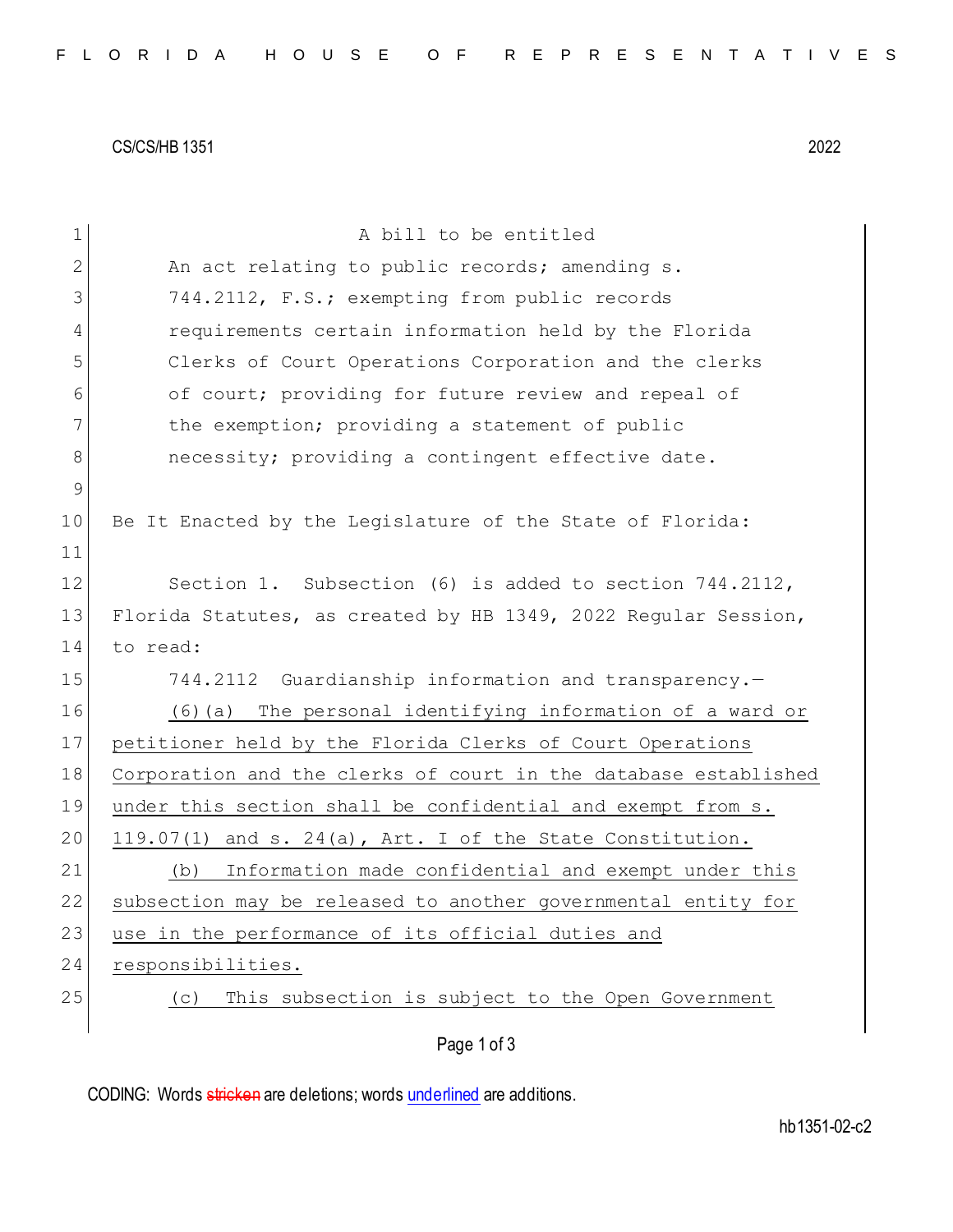## CS/CS/HB 1351 2022

26 Sunset Review Act in accordance with s. 119.15 and shall stand 27 repealed on October 2, 2027, unless reviewed and saved from 28 repeal through reenactment by the Legislature. 29 Section 2. The Legislature finds that it is a public 30 necessity to exempt from s. 119.07(1), Florida Statutes, and s. 24(a), Article I of the State Constitution the personal identifying information of a ward or petitioner held by the Florida Clerks of Court Operations Corporation and the clerks of court in the database established under s. 744.2112, Florida Statutes. The Legislature finds that the health and safety of the public necessitates that the clerks of court have access to personal identifying information of the state's most vulnerable residents when such individuals become involved in a guardianship proceeding and the petitioners who petition on their behalf. The use of a database as a repository for guardianship-related information will allow for more efficient 42 judicial processes and will permit analysis of guardianship information which can be used to enhance the statewide system by improving protections for wards and increasing preservation of 45 their property. Providing access to such personal identifying information will also enable the judiciary to provide the oversight required to ensure that the guardians appointed to wards are performing their duties in compliance with the law and 49 with due regard to the well-being of the wards. Further, the Legislature finds that the exemption provided for in this act is

## Page 2 of 3

CODING: Words stricken are deletions; words underlined are additions.